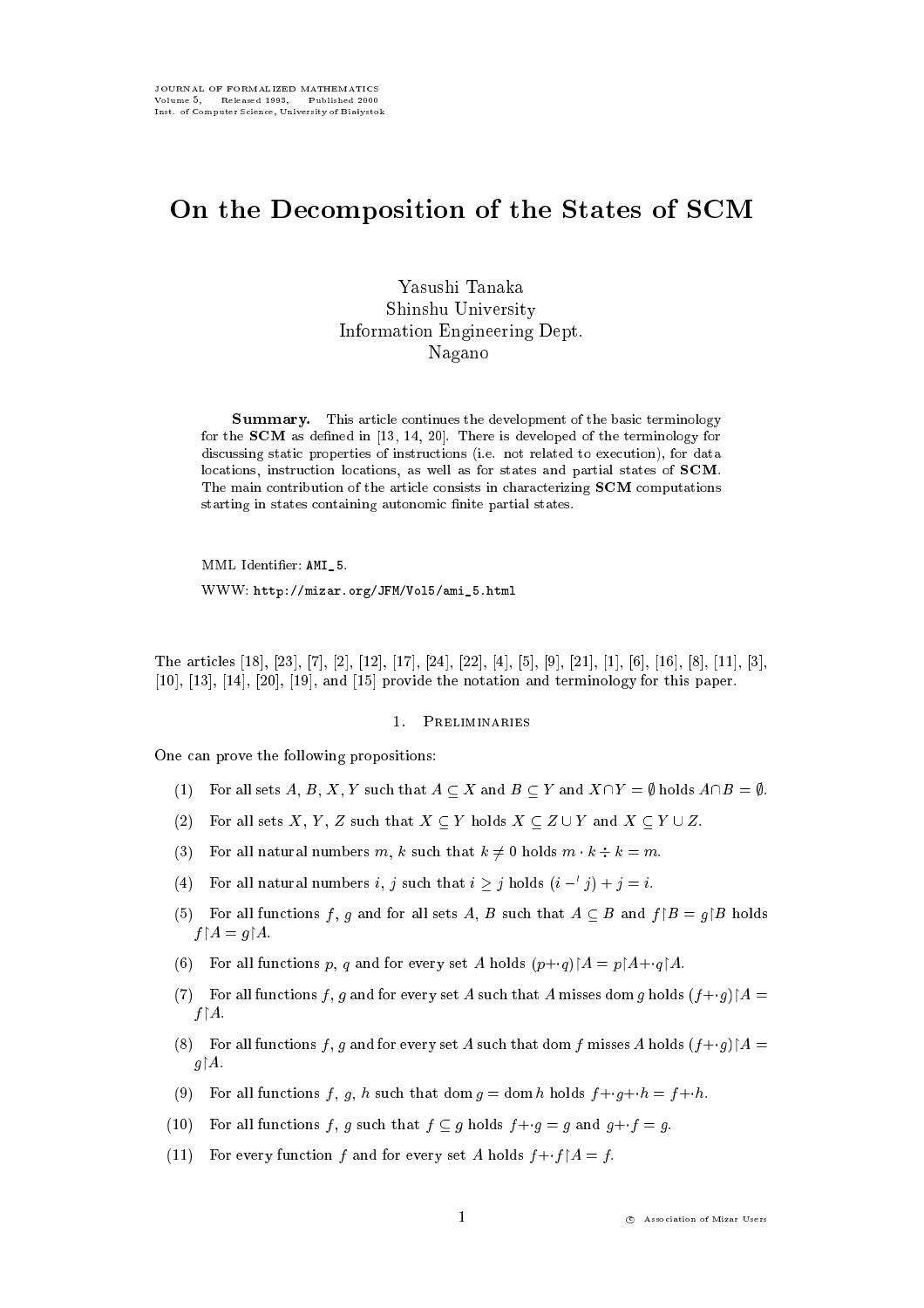- (12) For all functions f, g and for all sets B, C such that dom  $f \subseteq B$  and dom  $g \subseteq C$ and B misses C holds  $(f+g)$  $B = f$  and  $(f+g)$  $C = g$ .
- (13) For all functions p, q and for every set A such that dom  $p \subset A$  and dom q misses A holds  $(p+q) \upharpoonright A = p$ .
- (14) For every function f and for all sets A, B holds  $f | (A \cup B) = f | A+f | B$ .

## 2. TOTAL STATES OF SCM

We now state several propositions:

- (15) Let a be a data-location and s be a state of **SCM**. Then  $(Exec(Divide(a, a), s))(IC_{SCM}) =$ Next(IC<sub>s</sub>) and  $(Exec(Divide(a, a), s))(a) = s(a) \text{ mod } s(a)$  and for every data-location c such that  $c \neq a$  holds  $(Exec(Divide(a, a), s))(c) = s(c)$ .
- (16) For every set x such that  $x \in Data\text{Loc}_{SCM}$  holds x is a data-location.
- (18)<sup>-</sup> For every data-location  $a_1$  there exists a natural number i such that  $a_1 = a_i$ .
- (19) For every instruction-location  $i_1$  of **SCM** there exists a natural number i such that  $i_1 = \mathbf{i}_i.$
- (20) For every data-location  $d_1$  holds  $d_1 \neq \mathbf{IC_{SCM}}$ .

In the sequel  $N$  is a set with non empty elements and  $S$  is a von Neumann definite AMI over N.

Next we state a number of propositions:

- $(22)^2$  for every instruction-location  $i_1$  of SCM and for every data-location  $a_1$  holds  $i_1 \neq d_1.$
- (23) The objects of  $(SCM) = {IC_{SCM}} \cup Data\_{DCSCM} \cup Insert\_{DCSCM}.$
- (24) Let s be a state of **SCM**, d be a data-location, and l be an instruction-location of **SCM**. Then  $d \in \text{dom } s$  and  $l \in \text{dom } s$ .
- (25) For every state s of S holds  $IC_S \in \text{dom } s$ .
- (26) Let  $s_1$ ,  $s_2$  be states of **SCM**. Suppose  $IC_{(s_1)} = IC_{(s_2)}$  and for every data-location a holds  $s_1(a) = s_2(a)$  and for every instruction-location i of **SCM** holds  $s_1(i) = s_2(i)$ . Then  $s_1 = s_2$ .
- (27) For every state s of SCM holds Data-Loc<sub>SCM</sub>  $\subseteq$  dom s.
- (28) For every state s of **SCM** holds Instr-Loc<sub>SCM</sub>  $\subseteq$  dom s.
- (29) For every state s of SCM holds dom(s $\Delta$ Data-Loc<sub>SCM</sub>) = Data-Loc<sub>SCM</sub>.
- (30) For every state s of SCM holds dom(s $\text{[Instr-Loc}_{SCM}) = \text{Instr-Loc}_{SCM}$ .
- $(31)$  Data-Loc<sub>SCM</sub> is not finite.
- $(32)$  The instruction locations of  $(SCM)$  are not finite.

Let us note that  $Data\text{-}Loc_{SCM}$  is infinite and the instruction locations of (SCM) is infinite.

The following propositions are true:

 $(33)$  Data-Loc<sub>SCM</sub> misses Instr-Loc<sub>SCM</sub>.

<sup>1</sup> The proposition (17) has been removed.

<sup>2</sup> The proposition (21) has been removed.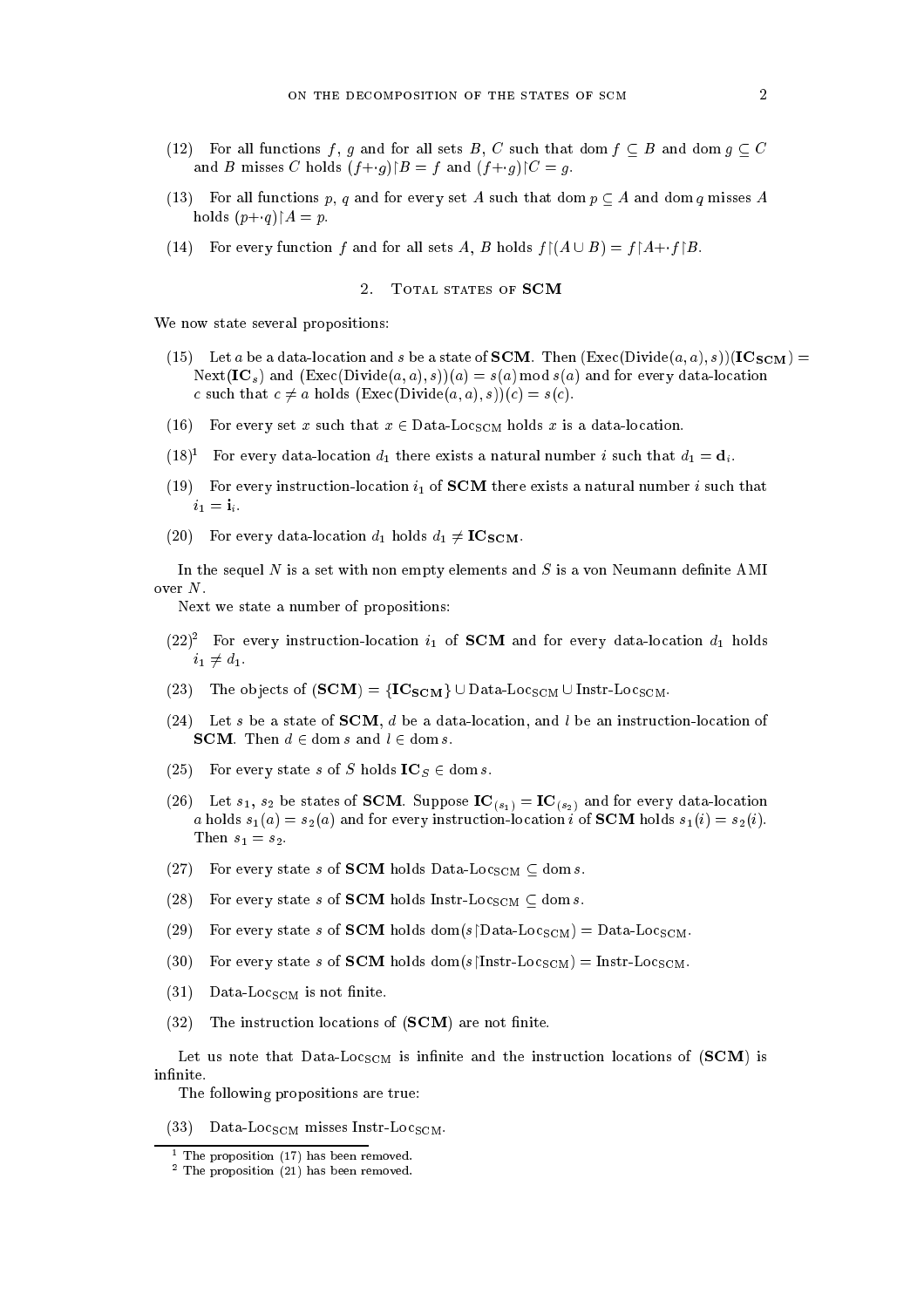- (34) For every state s of S holds Start-At( $\text{IC}_s$ ) = s $\text{IC}_S$ .
- (35) For every instruction-location l of S holds Start-At $(l) = \{ \langle \mathbf{IC}_S, l \rangle \}.$

Let I be an instruction of **SCM**. The functor  $\text{InsCode}(I)$  yields a natural number and is defined as follows:

 $(Def. 1)$  InsCode $(I) = I_1$ .

The functor  $\sim$  *I* yielding an element of instr<sub>SCM</sub> is defined by:

 $[DE1, 2] = I = I.$ 

Let  $\iota_1$  be an element of Instr-Loc $_{\rm SCM}$ . The functor  $\iota_1$  – yielding an instruction-location of **SCM** is defined by:

 $(Det. 3)$   $l_1 = l_1.$ 

Let  $\iota_1$  be an element of Data-Loc $_{\rm SCM}$ . The functor  $\iota_1$  –yielding a data-location is defined as follows:

 $(Det. 4)$   $l_1 = l_1.$ 

One can prove the following proposition

(36) For every instruction l of **SCM** holds  $\text{InsCode}(l) \leq 8$ .

In the sequel a, b are data-locations and  $l_1$  is an instruction-location of **SCM**. The following propositions are true:

- $(37)$  InsCode(halt<sub>SCM</sub>) = 0.
- $(38)$  InsCode $(a;=b) = 1$ .
- (39) InsCode(AddTo $(a, b)$ ) = 2.
- (40)  $InsCode(SubFrom(a, b)) = 3.$
- (41) InsCode(MultBy $(a, b)$ ) = 4.
- (42) InsCode(Divide $(a, b)$ ) = 5.
- (43) InsCode(goto  $l_1$ ) = 6.
- (44) InsCode(if  $a = 0$  goto  $l_1$ ) = 7.
- (45) InsCode(if  $a > 0$  goto  $l_1$ ) = 8.

In the sequel  $d_2$ ,  $d_3$  denote data-locations and  $l_1$  denotes an instruction-location of SCM.

Next we state a number of propositions:

- (46) For every instruction  $i_2$  of **SCM** such that InsCode $(i_2) = 0$  holds  $i_2 = \text{half}_{\text{SCM}}$ .
- (47) For every instruction  $i_2$  of **SCM** such that InsCode( $i_2$ ) = 1 there exist  $d_2$ ,  $d_3$  such that  $i_2 = d_2 := d_3$ .
- (48) For every instruction  $i_2$  of **SCM** such that InsCode( $i_2$ ) = 2 there exist  $d_2$ ,  $d_3$  such that  $i_2 = \text{AddTo}(d_2, d_3)$ .
- (49) For every instruction  $i_2$  of **SCM** such that InsCode $(i_2) = 3$  there exist  $d_2$ ,  $d_3$  such that  $i_2 = SubFrom(d_2, d_3).$
- (50) For every instruction  $i_2$  of **SCM** such that InsCode $(i_2) = 4$  there exist  $d_2$ ,  $d_3$  such that  $i_2 = \text{MultBy}(d_2, d_3)$ .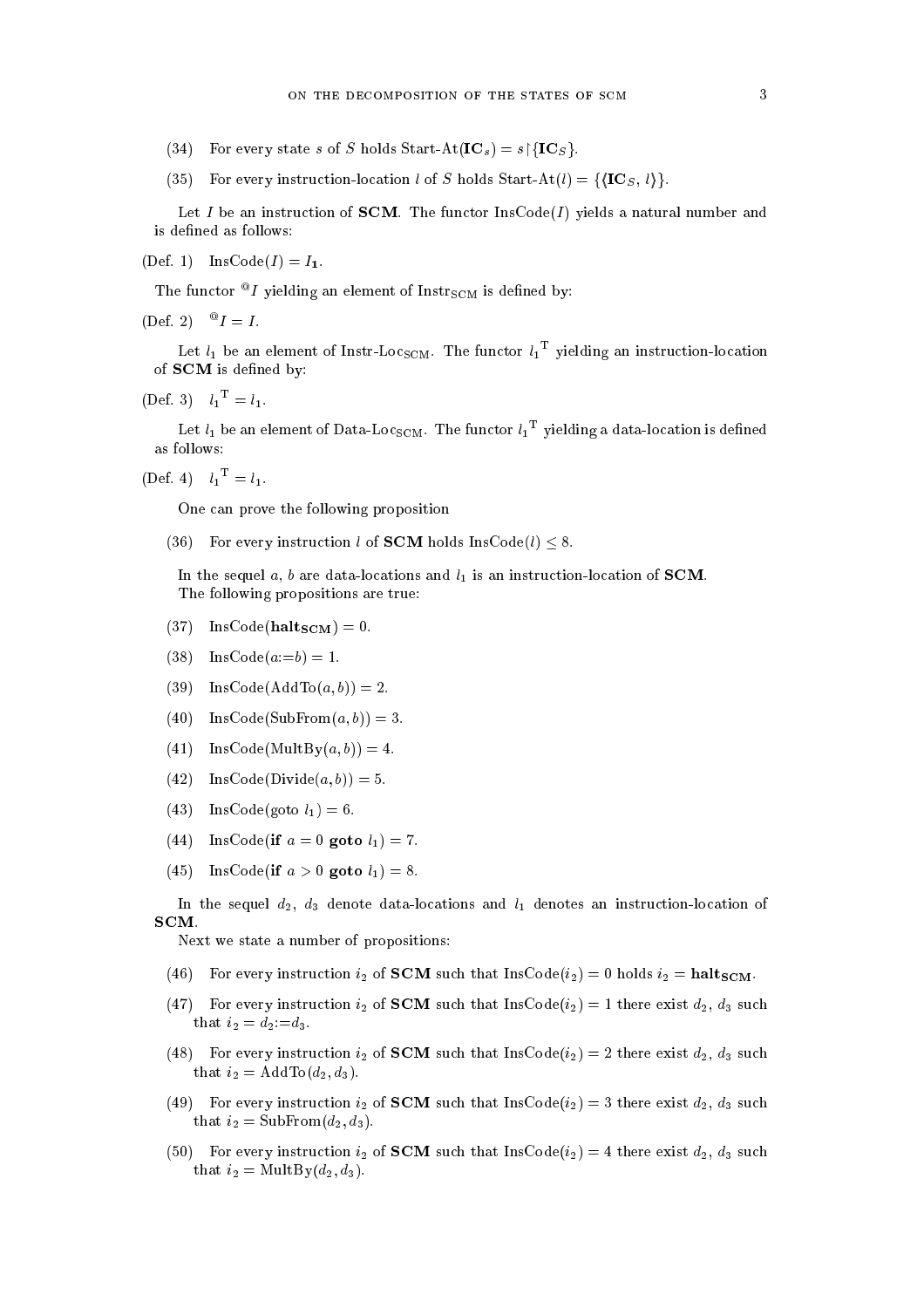- (51) For every instruction  $i_2$  of **SCM** such that InsCode( $i_2$ ) = 5 there exist  $d_2$ ,  $d_3$  such that  $i_2 = \text{Divide}(d_2, d_3)$ .
- (52) For every instruction  $i_2$  of **SCM** such that InsCode $(i_2) = 6$  there exists  $l_1$  such that  $i_2$  = goto  $l_1$ .
- (53) For every instruction  $i_2$  of **SCM** such that InsCode( $i_2$ ) = 7 there exist  $l_1$ ,  $d_2$  such that  $i_2 = if d_2 = 0$  goto  $l_1$ .
- (54) For every instruction  $i_2$  of **SCM** such that InsCode $(i_2) = 8$  there exist  $l_1$ ,  $d_2$  such that  $i_2 = \textbf{if } d_2 > 0 \textbf{ goto } l_1$ .
- (55) For every instruction-location  $i_1$  of SCM holds ( $\frac{1}{2}$ goto  $i_1$ ) address<sub>i</sub> =  $i_1$ .
- (56) For every instruction-location  $l_1$  of **SCM** and for every data-location a holds ( $^-(11)$  a = 0 goto  $i_1$ )) address<sub>i</sub> =  $i_1$  and ( $^-(11)$  a = 0 goto  $i_1$ )) address $_0$  = a.
- (57) For every instruction-location  $l_1$  of **SCM** and for every data-location a holds (and  $a > 0$  goto  $i_1$ )) address<sub>i</sub> =  $i_1$  and (and  $i_1$ ) goto  $i_1$ )) address $c = a$ .
- (58) For all states  $s_1$ ,  $s_2$  of **SCM** such that  $s_1 \upharpoonright (\text{Data-Loc}_{\text{SCM}} \cup \{ \text{IC}_{\text{SCM}} \})$  =  $s_2 \vert (\text{Data-Loc}_{\text{SCM}} \cup \{\text{IC}_{\text{SCM}}\})$  and for every instruction l of SCM holds  $\text{Exec}(l, s_1) \restriction (\text{Data-Loc}_{\text{SCM}} \cup \{\text{IC}_{\text{SCM}}\}) = \text{Exec}(l, s_2) \restriction (\text{Data-Loc}_{\text{SCM}} \cup \{\text{IC}_{\text{SCM}}\}).$
- (59) For every instruction  $i$  of **SCM** and for every state  $s$  of **SCM** holds  $\text{Exec}(i, s)$  $\mid$ Instr-Loc<sub>SCM</sub> = s $\mid$ Instr-Loc<sub>SCM</sub>.

#### 3. FINITE PARTIAL STATES OF SCM

Next we state the proposition

(60) For every finite partial state p of S and for every state s of S such that  $\mathbf{IC}_S \in \text{dom } p$ and  $p \subseteq s$  holds  $\mathbf{IC}_p = \mathbf{IC}_s$ .

Let us consider N, S, let p be a finite partial state of S, and let  $l_1$  be an instructionlocation of S. Let us assume that  $l_1 \in \text{dom } p$ . The functor  $\pi_{l_1} p$  yielding an instruction of S is defined as follows:

(Def. 5) 
$$
\pi_{l_1} p = p(l_1)
$$
.

We now state the proposition

(61) For every set x and for every finite partial state p of S such that  $x \subseteq p$  holds x is a finite partial state of  $S$ .

Let us consider N, S and let p be a finite partial state of S. The functor  $\text{ProgramPart}(p)$ yielding a programmed finite partial state of  $S$  is defined by:

(Def. 6) ProgramPart $(p) = p$ | the instruction locations of S.

The functor DataPart $(p)$  yields a finite partial state of S and is defined by:

(Def. 7) DataPart $(p) = p \restriction ((\text{the objects of } S) \setminus (\{IC_S \} \cup \text{the instruction locations of } S)).$ 

Let us consider N, S and let  $I_1$  be a finite partial state of S. We say that  $I_1$  is data-only if and only if:

(Def. 8) dom  $I_1$  misses  $\{IC_s\}$  U the instruction locations of S.

Let us consider  $N, S$ . Observe that there exists a finite partial state of  $S$  which is data-only.

Next we state a number of propositions: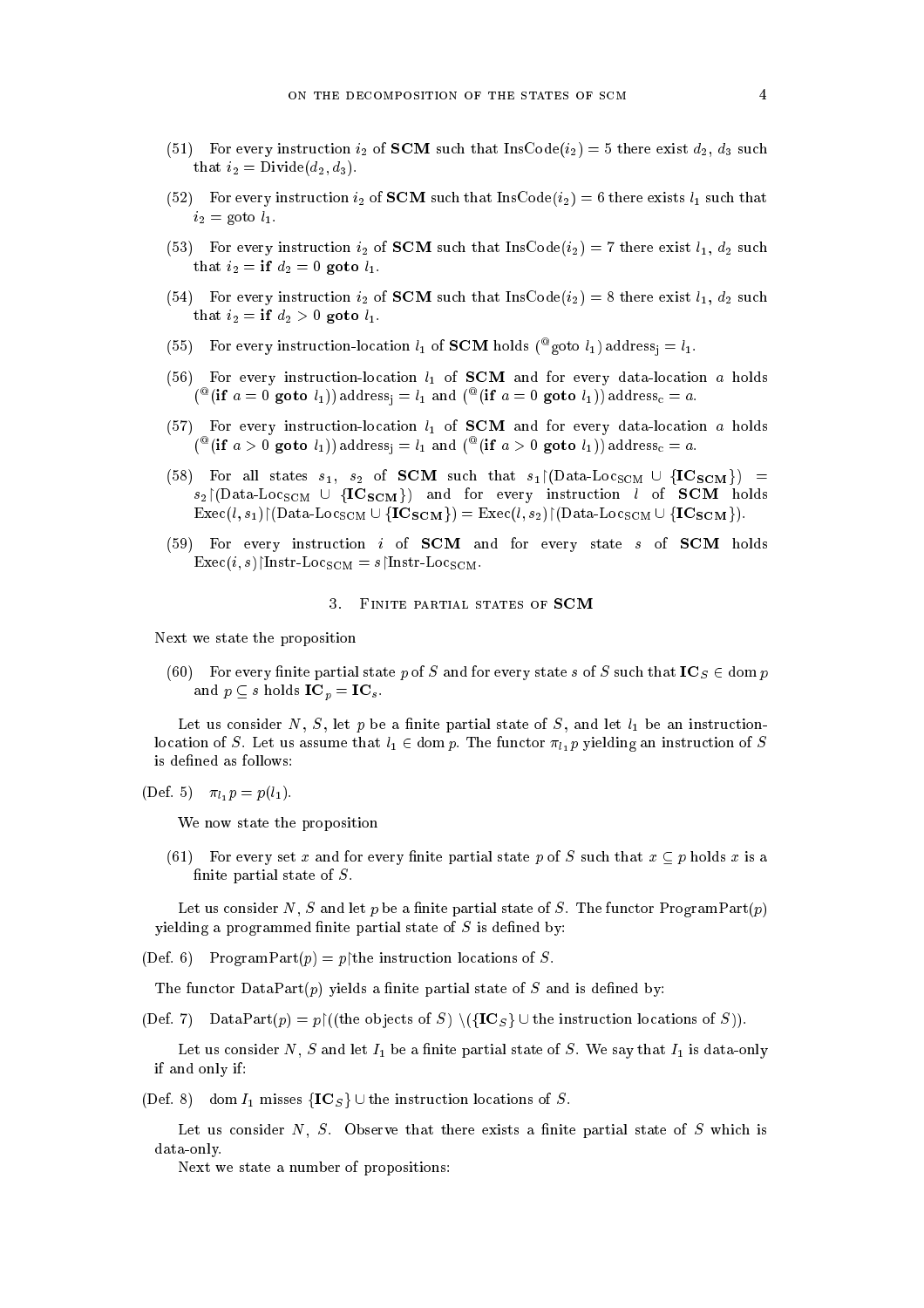- (62) For every finite partial state p of S holds DataPart(p)  $\subseteq$  p.
- (63) For every finite partial state p of S holds ProgramPart(p)  $\subset p$ .
- (64) Let S be a steady-programmed von Neumann definite AMI over  $N$ , p be a finite partial state of S, and s be a state of S. If  $p \subseteq s$ , then for every natural number i holds  $ProgramPart(p) \subset (Computation(s))(i)$ .
- (65) For every finite partial state p of S holds  $IC_S \notin \text{dom DataPart}(p)$ .
- $(66)$  For every von Neumann definite realistic AMI S over N and for every finite partial state p of S holds  $\mathbf{IC}_S \notin \text{dom ProgramPart}(p)$ .
- (67) For every finite partial state p of S holds  ${IC_s}$  misses dom DataPart(p).
- (68) Let S be a von Neumann definite realistic AMI over N and p be a finite partial state of S. Then  ${IC_s}$  misses dom ProgramPart(p).
- (69) For every finite partial state p of **SCM** holds dom DataPart $(p) \subseteq$  Data-Loc<sub>SCM</sub>.
- (70) For every finite partial state p of **SCM** holds dom ProgramPart(p)  $\subset$  Instr-Locs<sub>CM</sub>.
- (71) For all finite partial states  $p, q$  of S holds dom DataPart $(p)$  misses dom Program $Part(q)$ .
- (72) For every programmed finite partial state p of S holds ProgramPart $(p) = p$ .
- (73) For every finite partial state  $p$  of  $S$  and for every instruction-location l of  $S$  such that  $l \in \text{dom } p$  holds  $l \in \text{dom } \text{ProgramPart}(p)$ .
- (74) Let p be a data-only finite partial state of S and q be a finite partial state of S. Then  $p \subset q$  if and only if  $p \subset$  DataPart $(q)$ .
- (75) Let S be a von Neumann definite realistic AMI over N and p be a finite partial state of S. If  $IC_S \in \text{dom } p$ , then  $p = \text{Start-At}(\text{IC}_p) + \text{ProgramPart}(p) + \text{DataPart}(p)$ .

Let  $I_1$  be a partial function from FinPartSt(**SCM**) to FinPartSt(**SCM**). We say that  $I_1$  is data-only if and only if the condition (Def. 9) is satisfied.

(Def. 9) Let p be a finite partial state of **SCM**. Suppose  $p \in \text{dom } I_1$ . Then p is data-only and for every finite partial state q of **SCM** such that  $q = I_1(p)$  holds q is data-only.

Let us observe that there exists a partial function from  $FinPartSt(SCM)$  to  $FinPartSt(SCM)$ which is data-only.

Next we state the proposition

(76) Let S be a von Neumann definite realistic AMI over N and p be a finite partial state of S. If  $IC_S \in \text{dom } p$ , then p is not programmed.

Let us consider N, let S be an AMI over N, let s be a state of S, and let p be a finite partial state of S. Then  $s+p$  is a state of S.

We now state several propositions:

- (77) Let i be an instruction of **SCM**, s be a state of **SCM**, and p be a programmed finite partial state of **SCM**. Then  $\text{Exec}(i, s+p) = \text{Exec}(i, s)+p$ .
- (78) For every finite partial state p of S such that  $IC_S \in \text{dom } p$  holds Start-At( $IC_p$ )  $\subseteq p$ .
- (79) For every state s of S and for every instruction-location  $i_3$  of S holds  $$
- (80) For every state s of SCM and for every instruction-location  $i_3$  of SCM and for every data-location a holds  $s(a) = (s + \text{Start-At}(i_3))(a)$ .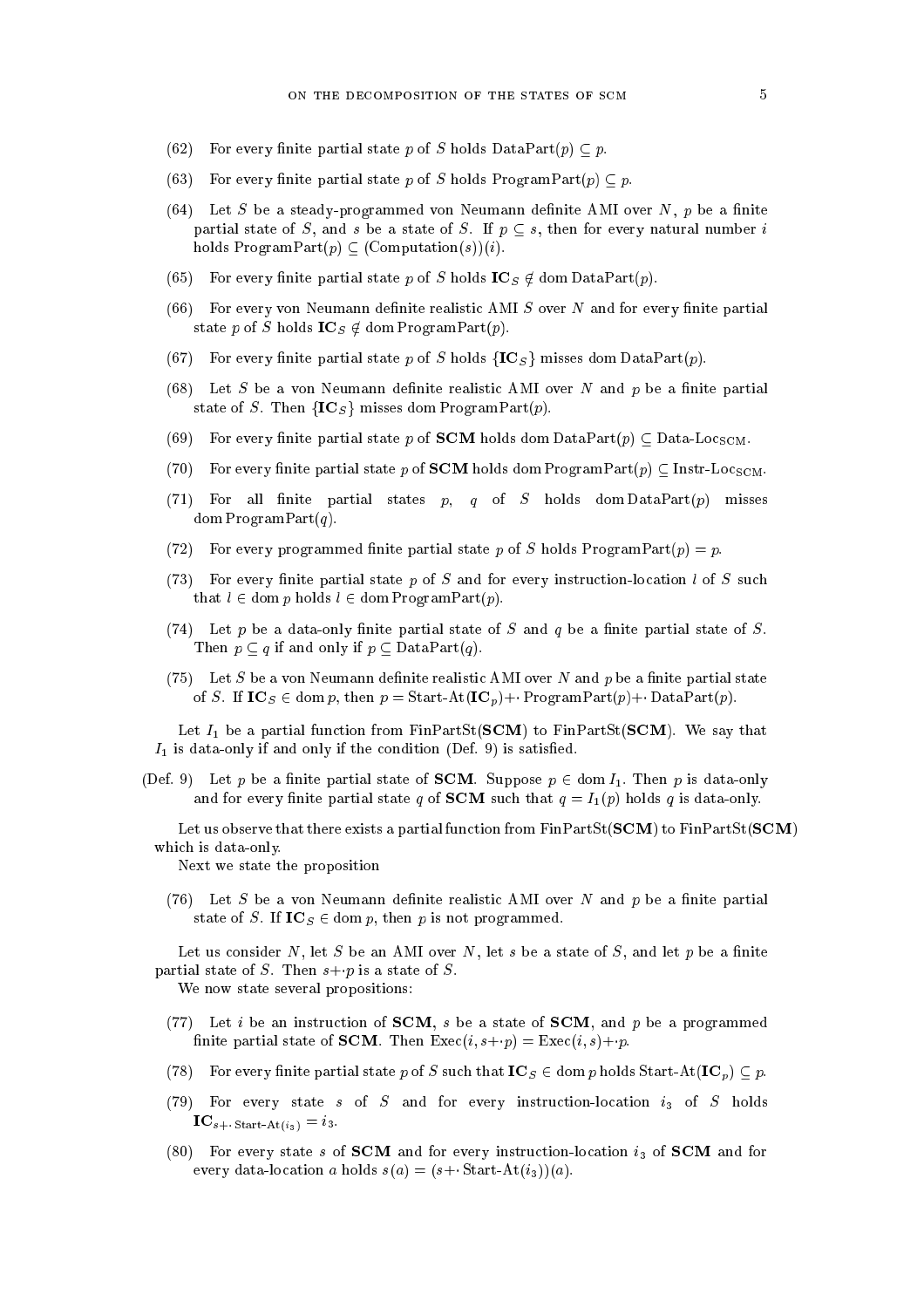- (81) Let S be a von Neumann definite realistic AMI over N, s be a state of S,  $i_3$  be an instruction-location of S, and a be an instruction-location of S. Then  $s(a)$  =  $(s+\text{-Start-At}(i_3))(a).$
- (82) For all states s, t of S and for every set A holds  $s+t\upharpoonright A$  is a state of S.

### 4. Autonomic finite partial states of SCM

Next we state the proposition

(83) For every autonomic finite partial state p of **SCM** such that  $DataPart(p) \neq \emptyset$  holds  $IC_{SCM} \in \text{dom } p.$ 

One can check that there exists a finite partial state of **SCM** which is autonomic and non programmed.

One can prove the following propositions:

- (84) For every autonomic non programmed finite partial state p of **SCM** holds  $IC_{SCM}$   $\in$ dom p:
- (85) For every autonomic finite partial state p of **SCM** such that  $IC_{SCM} \in \text{dom } p$  holds  $\mathbf{IC}_p \in \text{dom } p.$
- (86) Let p be an autonomic non programmed finite partial state of  $SCM$  and s be a state of SCM. If  $p \subseteq s$ , then for every natural number i holds  $IC_{(Computation(s))(i)} \in$ dom Program $Part(p)$ .
- (87) Let p be an autonomic non programmed finite partial state of **SCM** and  $s_1$ ,  $s_2$ be states of SCM. Suppose  $p \subseteq s_1$  and  $p \subseteq s_2$ . Let i be a natural number,  $d_2$ ,  $d_3$  be data-locations,  $l_1$  be an instruction-location of **SCM**, and I be an instruction of **SCM**. If  $I = \text{Curlnstr}((\text{Computation}(s_1))(i))$ , then  $IC_{(\text{Computation}(s_1))(i)}$  $IC_{(Computation(s_2))(i)}$  and  $I = CurInstr((Computation(s_2))(i)).$
- (88) Let p be an autonomic non programmed finite partial state of SCM and  $s_1, s_2$ be states of **SCM**. Suppose  $p \subseteq s_1$  and  $p \subseteq s_2$ . Let i be a natural number,  $d_2$ ,  $d_3$ be data-locations,  $l_1$  be an instruction-location of **SCM**, and I be an instruction of **SCM**. If  $I = \text{CurInstr}((\text{Computation}(s_1))(i))$ , then if  $I = d_2 := d_3$  and  $d_2 \in \text{dom } p$ , then  $(Computation(s_1))(i)(d_3) = (Computation(s_2))(i)(d_3).$
- (89) Let p be an autonomic non programmed finite partial state of **SCM** and  $s_1$ ,  $s_2$  be states of **SCM**. Suppose  $p \subseteq s_1$  and  $p \subseteq s_2$ . Let i be a natural number,  $d_2$ ,  $d_3$  be datalocations,  $l_1$  be an instruction-location of **SCM**, and I be an instruction of **SCM**. Suppose  $I = \text{CurInstr}((\text{Computation}(s_1))(i))$ . If  $I = \text{AddTo}(d_2, d_3)$  and  $d_2 \in \text{dom } p$ , then  $(\text{Computation}(s_1))(i)(d_2) + (\text{Computation}(s_1))(i)(d_3) = (\text{Computation}(s_2))(i)(d_2) +$  $(Computation(s<sub>2</sub>))(i)(d<sub>3</sub>).$
- (90) Let p be an autonomic non programmed finite partial state of **SCM** and  $s_1$ ,  $s_2$ be states of **SCM**. Suppose  $p \subseteq s_1$  and  $p \subseteq s_2$ . Let i be a natural number,  $d_2$ ,  $d_3$  be data-locations,  $l_1$  be an instruction-location of **SCM**, and I be an instruction of **SCM**. Suppose  $I =$  CurInstr((Computation( $s_1$ ))(i)). If  $I =$  SubFrom( $d_2, d_3$ ) and  $d_2 \in \text{dom } p$ , then  $(\text{Computation}(s_1))(i)(d_2) - (\text{Computation}(s_1))(i)(d_3) =$  $(\text{Computation}(s_2))(i)(d_2) - (\text{Computation}(s_2))(i)(d_3).$
- (91) Let p be an autonomic non programmed finite partial state of SCM and  $s_1, s_2$  be states of **SCM**. Suppose  $p \subseteq s_1$  and  $p \subseteq s_2$ . Let i be a natural number,  $d_2$ ,  $d_3$  be datalocations,  $l_1$  be an instruction-location of SCM, and I be an instruction of SCM. Suppose  $I = \text{CurInstr}((\text{Computation}(s_1))(i))$ . If  $I = \text{MultBy}(d_2, d_3)$  and  $d_2 \in \text{dom } p$ , then  $(\text{Computation}(s_1))(i)(d_2) \cdot (\text{Computation}(s_1))(i)(d_3) = (\text{Computation}(s_2))(i)(d_2)$ .  $(Computation(s<sub>2</sub>))(i)(d<sub>3</sub>).$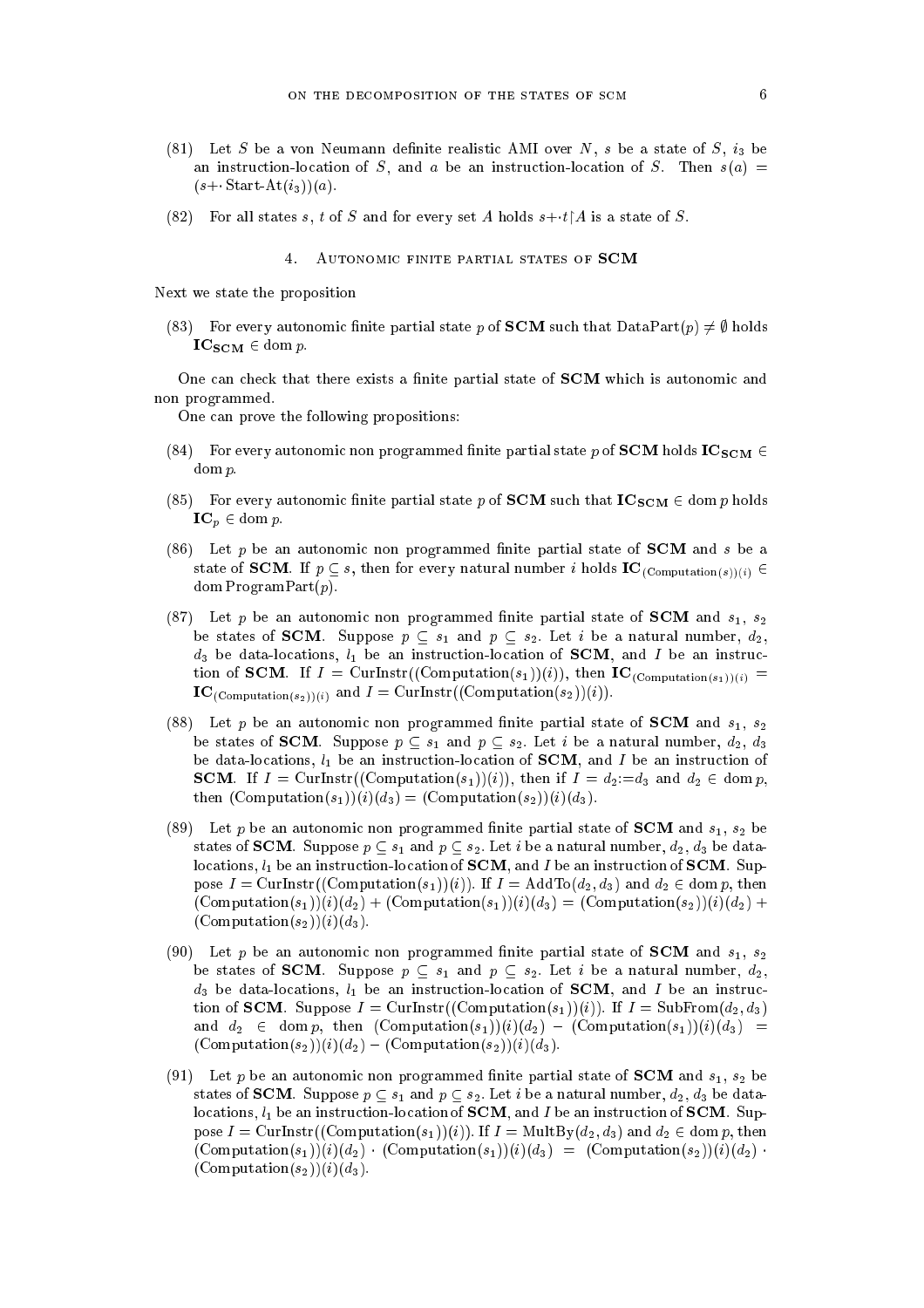- (92) Let p be an autonomic non programmed finite partial state of SCM and  $s_1, s_2$ be states of SCM. Suppose  $p \subseteq s_1$  and  $p \subseteq s_2$ . Let i be a natural number,  $d_2$ ,  $d_3$  be data-locations,  $l_1$  be an instruction-location of **SCM**, and I be an instruction of **SCM**. Suppose  $I = \text{CurInstr}((\text{Computation}(s_1))(i))$ . If  $I = \text{Divide}(d_2, d_3)$  and  $d_2 \in \text{dom } p \text{ and } d_2 \neq d_3$ , then  $(\text{Computation}(s_1))(i)(d_2) \div (\text{Computation}(s_1))(i)(d_3) =$  $(Computation(s_2))(i)(d_2) \div (Computation(s_2))(i)(d_3).$
- (93) Let p be an autonomic non programmed finite partial state of **SCM** and  $s_1$ ,  $s_2$ be states of **SCM**. Suppose  $p \text{ }\subset s_1$  and  $p \subset s_2$ . Let i be a natural number,  $d_2$ ,  $d_3$ be data-locations,  $l_1$  be an instruction-location of **SCM**, and I be an instruction of **SCM.** Suppose  $I = \text{CurInstr}((\text{Computation}(s_1))(i))$ . If  $I = \text{Divide}(d_2, d_3)$  and  $d_3 \in$ dom p and  $d_2 \neq d_3$ , then  $(Computation(s_1))(i)(d_2) \text{ mod } (Computation(s_1))(i)(d_3)$  $(\text{Computation}(s_2))(i)(d_2) \text{ mod } (\text{Computation}(s_2))(i)(d_3).$
- (94) Let p be an autonomic non programmed finite partial state of **SCM** and  $s_1$ ,  $s_2$ be states of SCM. Suppose  $p \subseteq s_1$  and  $p \subseteq s_2$ . Let i be a natural number,  $d_2, d_3$  be data-locations,  $l_1$  be an instruction-location of **SCM**, and I be an instruction of **SCM**. Suppose  $I = \text{CurInstr}((\text{Computation}(s_1))(i))$ . If  $I = \text{if } d_2 =$ 0 goto  $l_1$  and  $l_1 \neq \text{Next}(\mathbf{IC}_{(Computation(s_1))(i)}),$  then  $(Computation(s_1))(i)(d_2) = 0$  iff  $(\text{Computation}(s_2))(i)(d_2) = 0.$
- (95) Let p be an autonomic non programmed finite partial state of **SCM** and  $s_1$ ,  $s_2$ be states of **SCM**. Suppose  $p \text{ }\subset s_1$  and  $p \text{ }\subset s_2$ . Let i be a natural number,  $d_2$ ,  $d_3$  be data-locations,  $l_1$  be an instruction-location of **SCM**, and I be an instruction of **SCM**. Suppose  $I =$  CurInstr((Computation(s<sub>1</sub>))(i)). If  $I =$  if  $d_2 >$ 0 goto  $l_1$  and  $l_1 \neq \text{Next}(\mathbf{IC}_{(Computation(s_1))(i)}),$  then  $(Computation(s_1))(i)(d_2) > 0$  iff  $(Computation(s_2))(i)(d_2) > 0.$
- (96) For every finite partial state p of **SCM** holds  $DataPart(p) = p | Data-Loc<sub>SCM</sub>$ .
- (97) For every finite partial state f of **SCM** holds f is data-only iff dom  $f \subset$ Data-Loc $_{SCM}$ .

#### **REFERENCES**

- [1] Grzegorz Bancerek. The fundamental properties of natural numbers. Journal of Formalized Mathematics, 1.1989. http://mizar.org/JFM/Vol1/nat 1.html.  $1$ , 1989. http://mizar.org/JFM/Vol.11.html...
- [2] Grzegorz Bancerek. Konig's theorem. Journal of Formalized Mathematics, 2, 1990. http://mizar.org/JFM/ Vol2/card\_3.html.
- [3] Grzegorz Bancerek and Krzysztof Hryniewiecki. Segments of natural numbers and finite sequences. Journal of Formalized Mathematics, 1, 1989. http://mizar.org/JFM/Vol1/finseq\_1.html.
- [4] Czesław Byliński. Functions and their basic properties. Journal of Formalized Mathematics, 1, 1989. http: //mizar.org/JFM/Vol1/funct\_1.html.
- [5] Czes law Bylinski. Functions from a set to a set. Journal of Formalized Mathematics, 1, 1989. http: //mizar.org/JFM/Vol1/funct\_2.html.
- [6] Czes law Bylinski. Partial functions. Journal of Formalized Mathematics, 1, 1989. http://mizar.org/JFM/ Vol1/partfun1.html.
- [7] Czesław Byliński. Some basic properties of sets. Journal of Formalized Mathematics, 1, 1989. http: //mizar.org/JFM/Vol1/zfmisc\_1.html.
- [8] Czesław Byliński. A classical first order language. Journal of Formalized Mathematics, 2, 1990. http: //mizar.org/JFM/Vol2/cqc\_lang.html.
- [9] Czesław Byliński. The modification of a function by a function and the iteration of the composition of a function. Journal of Formalized Mathematics, 2, 1990. http://mizar.org/JFM/Vol2/funct\_4.html.
- [10] Czesław Byliński. Products and coproducts in categories. Journal of Formalized Mathematics, 4, 1992. http://mizar.org/JFM/Vol4/cat\_3.html.
- [11] Agata Darmochwal. Finite sets. Journal of Formalized Mathematics, 1, 1989. http://mizar.org/JFM/Vo11/ finset\_1.html.